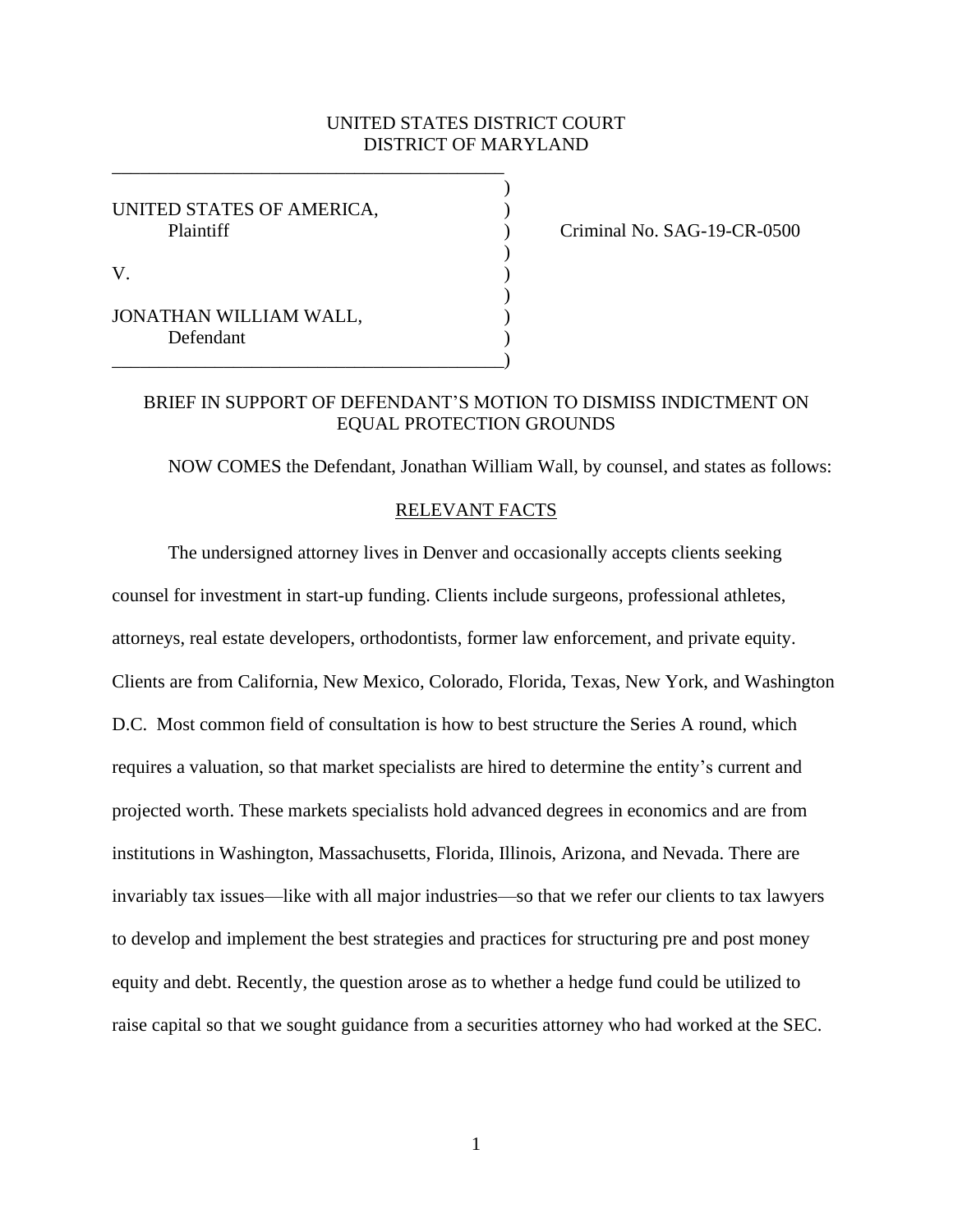The answer was not only a quick yes, but that bonds were the preferred instrument for multinational corporate investment in this multi-billion dollar market.

The start ups we are referring to here are not software, but cannabis companies in an industry projected to have a global value of \$73.6 billion by 2027 with an 84 percent market share in the United States.<sup>1</sup> Yet, a citizen's ability to engage in this American market depends neither on talent nor work ethic, but on the preferences of the local prosecutor. If you're in LA and own several dispensaries, then you are a successful businessperson. If you're in Maryland, then you are evidently a criminal.

Assume, respectfully, widgets. Citizen X is permitted to manufacture, sell, and distribute widgets in Nevada. Citizen Y engages in the same activity and is prosecuted for violation of law. The law is same in both places, the only thing that's changed is the will of the prosecutor.

This is constitutionally intolerable and the chief evil that the  $14<sup>th</sup>$  Amendment Equal Protection Clause safeguards against, i.e. an irregular definition of citizenship that becomes more expansive as it flows toward money and resources. Economists, financiers, venture capitalists, attorneys, former jurists and law enforcement are, at this very moment, participating around the country in conspiracies to grow, sell, and distribute marijuana.

Yet, as they check on the status of their hedge funds, Jonathan Wall remains in jail.

# THE INDICTMENT SHOULD BE DISMISSED ON EQUAL PROTECTION GROUNDS DUE TO DISPARATE AND ARBITRARY ENFORCEMENT OF THE FEDERAL DRUG LAWS

Four years ago, the venerable Judge Doumar in the Eastern District of Virginia expressed his serious concerns with federal drug law enforcement given the changes in public policy, as expressed by the changing nature of state law: "What troubled the Court at the hearing, however,

<sup>1</sup> https://www.grandviewresearch.com/press-release/global-legal-marijuana-market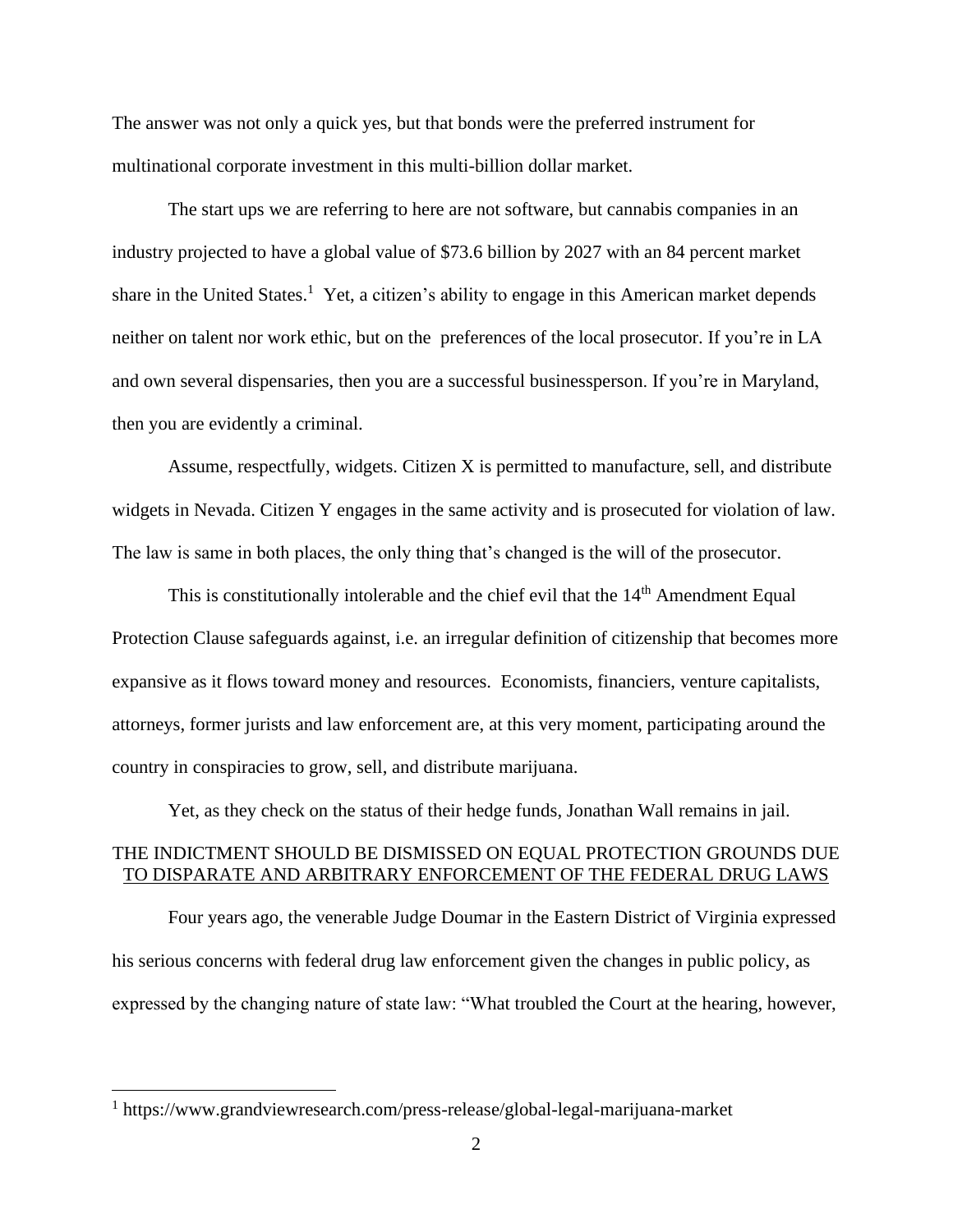was not the classification of possession of marijuana as a Grade B or a Grade C violation, but whether—given the evolving state of the laws criminalizing possession of marijuana—the Court could punish Defendant for possession of marijuana." *United States v. Guess*, 216 F.Supp.3d 689, 691 (E.D. Va. 2016). The Court continued:

> Nonetheless, this interaction between state law and federal policy creates three related issues that collectively trouble this Court: (1) it is apparent that AUSAs in states in which possession of marijuana has been legalized or decriminalized will refrain from prosecuting possession, cultivation, and distribution cases, so long as potential defendants are (a) in compliance with state law and regulations and (b) do not run afoul of the eight federal enforcement priorities; (2) this, in turn, creates uncertainty as to the CSA's application and the federal prosecution of marijuana offenses; and (3) consequently, such uncertainty impacts district courts' consideration of the 18 U.S.C. § 3553(a) factors when sentencing defendants for marijuana possession, cultivation, or distribution.

*Id.* at 694, *citing United State v. Dayi*, 980 F.Supp.2d 682, 688 (D. Md. 2013) ("The seriousness of violations of federal marijuana laws has been undercut by (1) recent state enactments decriminalizing, legalizing, and regulating not only the possession of marijuana but also its cultivation, distribution, and sale, and (2) the federal government's expanding policy of nonenforcement.") (granting a two-level downward variance to each defendant's sentence based on the recent shift in the legal landscape governing marijuana possession, in combination with the accompanying federal policy of non-enforcement).

The *Guess* Court continued: "[T]he current state of the law—in which state law either legalizes or criminalizes marijuana; federal law criminalizes marijuana; and federal policy does not enforce the federal criminalization of marijuana depending on a defendant's geographic location—creates an untenable grey area in which such certainty and notice have effectively, if not formally, been eradicated." *Guess, supra* at 695. The *Guess* Court concluded, relevant to this case, that this situation "results in two legal problems with respect to either prosecuting an individual or revoking supervised release based on simple possession: (1) unequal prosecution,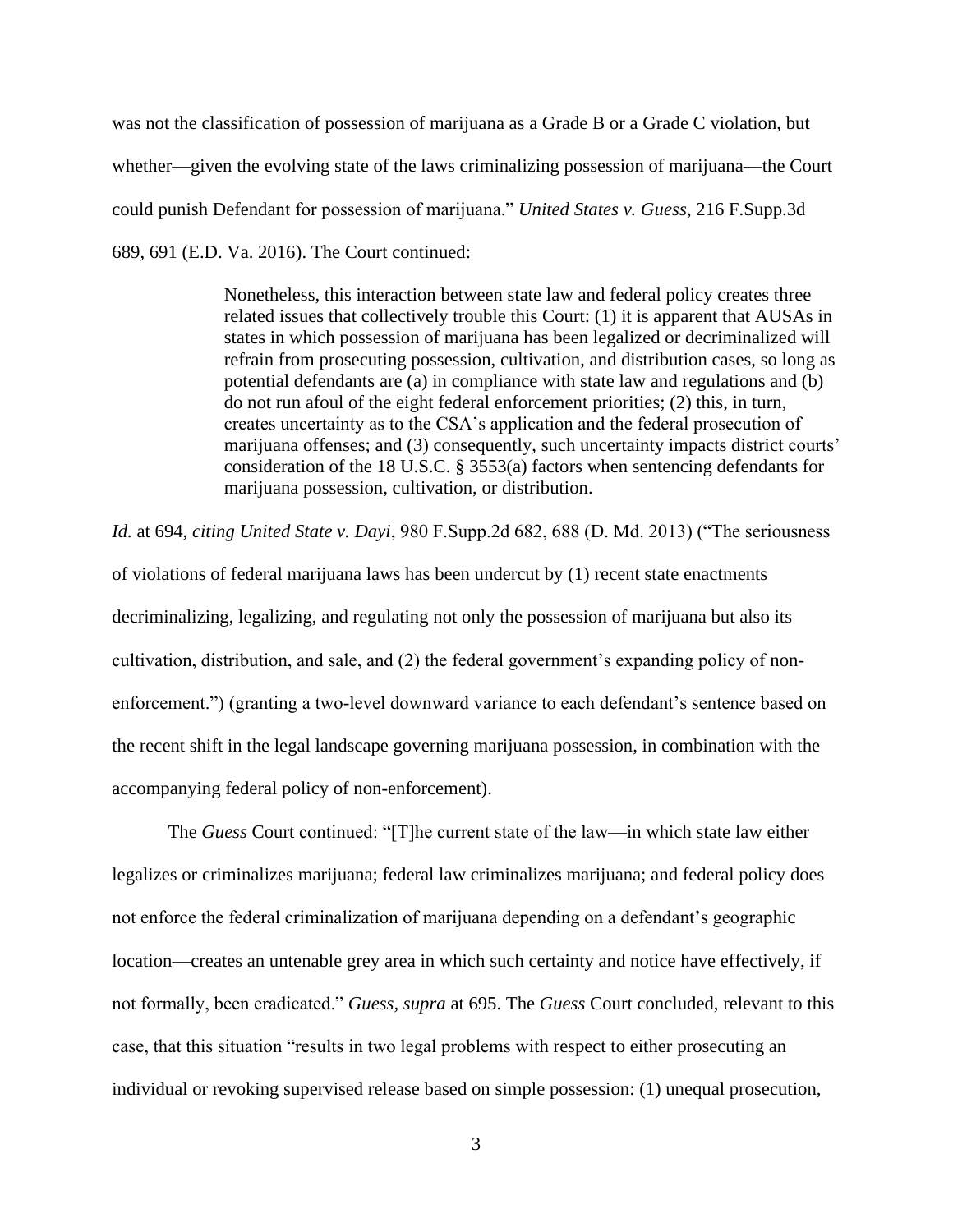and (2) unwarranted sentencing disparities." *Id.* The Court then flatly held that prosecution for marijuana use "creates a problem of unequal prosecution of the law analogous to selective prosecution." *Id.* The Court based its holding on the following analysis and logic:

> But the executive branch has decided to enforce its laws against some individuals and not against others—the essence of selective prosecution— depending on where one resides. For example, the federal government will prosecute an individual in Virginia for the same crime that would not be prosecuted in Washington or Colorado. Thus, the federal prosecutorial policy with respect to marijuana possession produces an effect that is, at least to a degree, undoubtedly and strikingly similar to the effect of selective prosecution: it results in the prosecution of certain individuals (marijuana possessors not in contravention of DOJ's enforcement priorities) for a crime that other, similarly-situated individuals (fellow marijuana possessors also not in contravention of DOJ's enforcement priorities) are not prosecuted for. This difference is based on what is arguably a relatively arbitrary classification: which state one resides in.

*Id.* at 696.

The concerns articulated in *Guess* and *Dayi* regarding disparate and selective enforcement are now squarely before the Fourth Circuit: "[S]ome of our district courts have noted disparities in both prosecution and sentencing for marijuana offenses, arising in part from a patchwork of state laws and an overlay of federal criminalization." *United States v. Coston*, 964 F.3d 289, 297 (4th Cir. 2020) (citing *Guess* and *Dayi*).

#### *Denial of Equal Protection: Access to Market*

We acknowledge that the manufacture, distribution, and possession of cannabis is illegal on the federal level, so that no matter where a citizen is in the United States, if he or she is engaged in this activity, then they are in violation of the law and subject to prosecution. Yet, there are millions of people right now in this country who are engaged in the manufacture, distribution, and/or possession of cannabis, who are not, in fact, being prosecuted. Based on geography, some citizens enjoying economic liberties that other citizens are being denied, which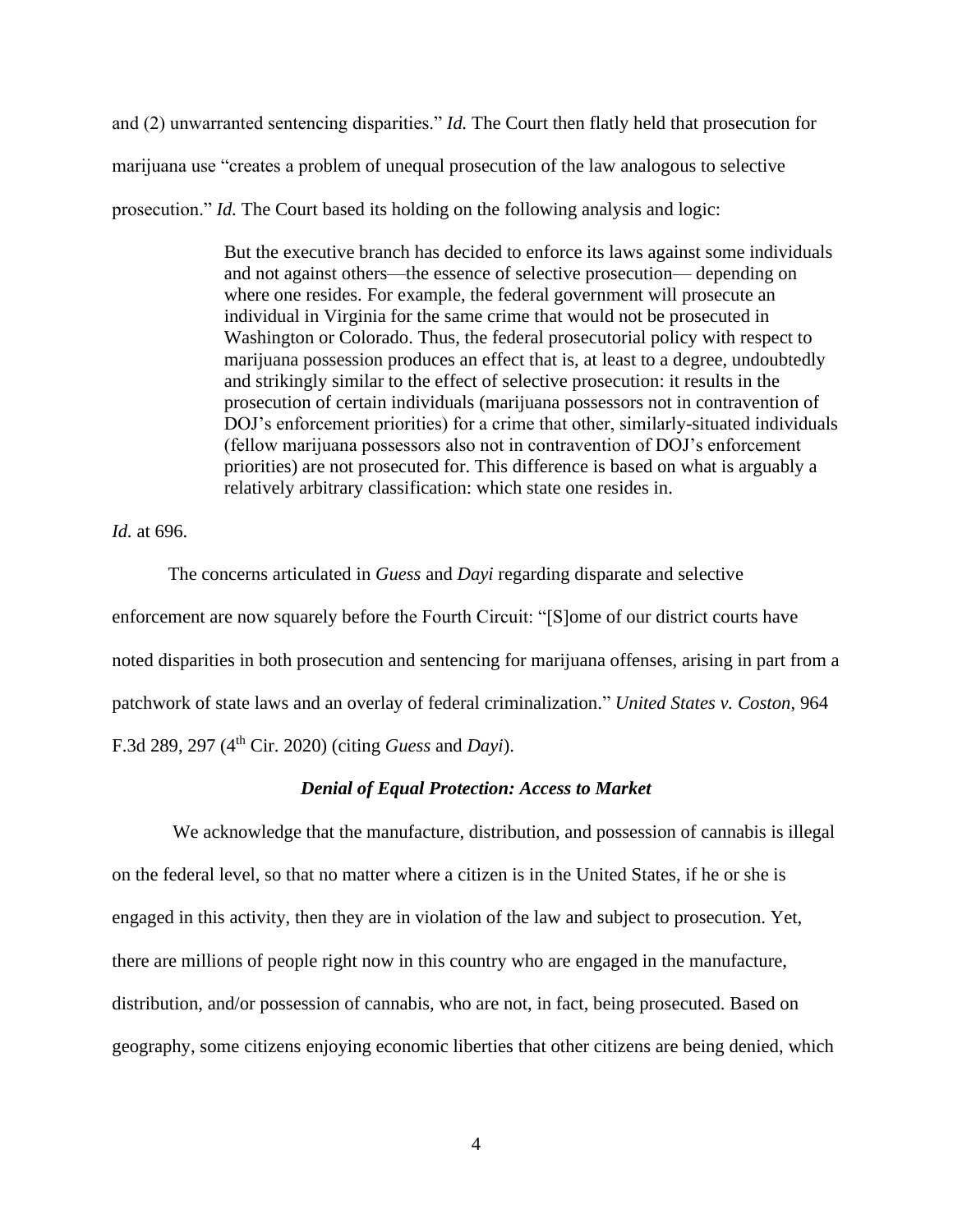violates bedrock equal protection law such as the right to work where one will, pursue a

livelihood, and liberty of contract:

"The liberty mentioned in that [Fourteenth] amendment means not only the right of the citizen to be free from the mere physical restraint of his person, as by incarceration, but the term is deemed to embrace the right of the citizen to be free in the enjoyment of all his faculties; to be free to use them in all lawful ways; to live and work where he will; to earn his livelihood by any lawful calling; to pursue any livelihood or avocation, and for that purpose to enter into all contracts which may be proper, necessary and essential to his carrying out to a successful conclusion the purposes above mentioned." *Allgeyer v. Louisiana*, 165 U.S. 578, 589, (1897). *See also*, Art. 10, Clause 1 of the U.S. Const., i.e. "Contracts Clause."

The issue here is not whether marijuana should be legal, but whether a market being open to some Americans and not to others comports with Equal Protection and Due Process. Outside of the Reconstruction era that gave rise to the 14<sup>th</sup> Amendment, there has never been this kind of disparity in our history. One group of citizens owning hedge funds, securitizing their investments, paying taxes to the Internal Revenue Service, while another group of citizens is prosecuted and incarcerated for the same activity.

The federal government cannot enable a multi-billion dollar market to operate in States A, B, C, D, E, then prohibit citizens of State F from participating in it without a constitutional rationale. Not as to whatever the market produces, but as to why some citizens are not allowed to engage in it. Having no real reason for this disparate denial of access, the government runs afoul of the Constitution in its prosecution of Mr. Wall.

WHEREFORE, the Defendant respectfully requests that the Indictment be dismissed on grounds that it violates the Equal Protection Guarantees of the 14<sup>th</sup> Amendment.

Respectfully submitted this 1st day of November 1, 2020

*s/Jason Flores-Williams, Esq.*  1851 Bassett St., #509